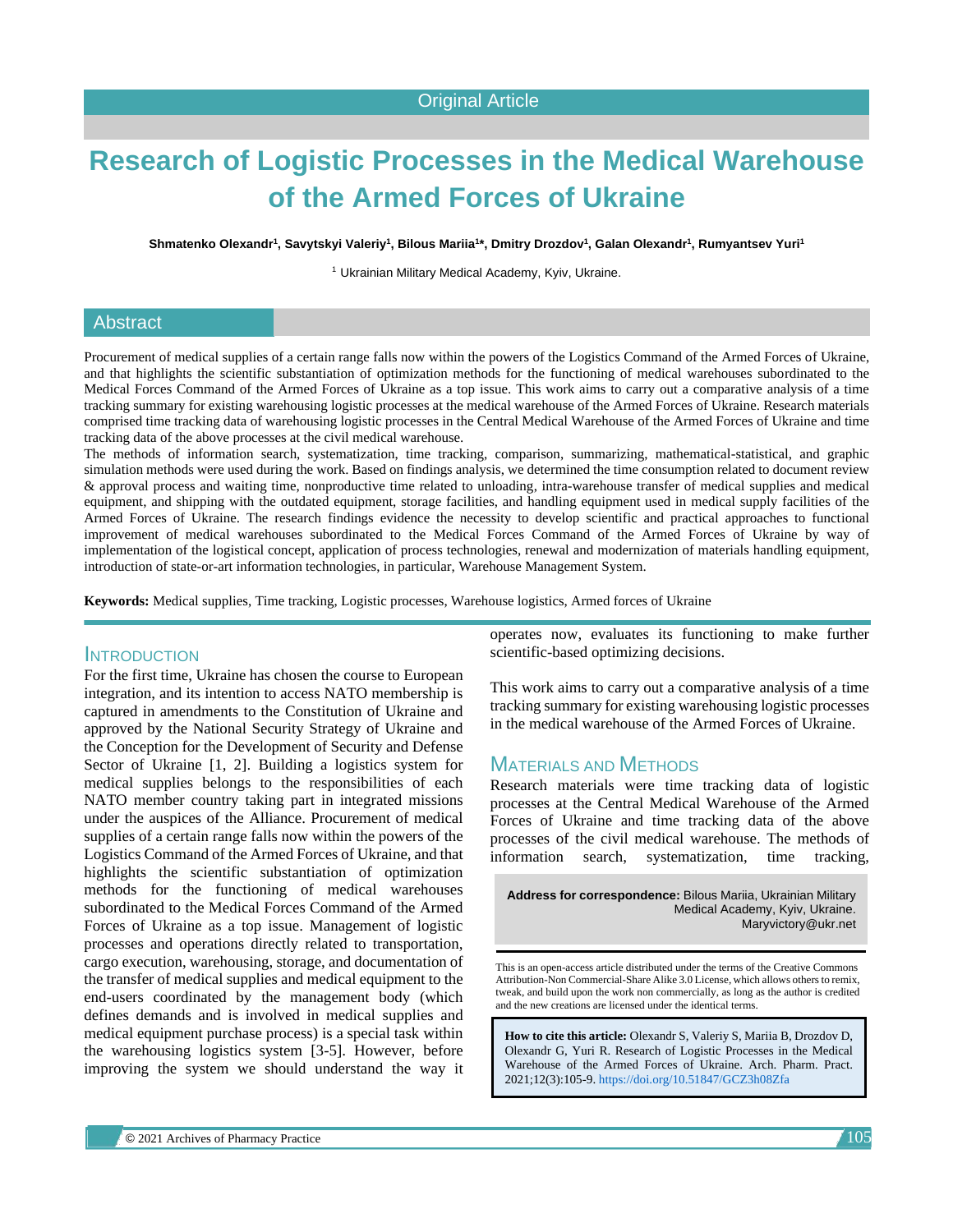comparison, summarizing, mathematical-statistical, and graphic simulation methods were used during the work.

# RESULTS AND DISCUSSION

The need for timely supplies for medical supply units of the Armed Forces of Ukraine with medical supplies and medical equipment requires from medical supply units to improve the efficiency of work organization, implementation of proper control over medical supplies and equipment storage, acceptance, and release [6, 7]. Such measures are directed at improving logistic processes in the operation of medical warehouses of the Armed Forces of Ukraine [8, 9].

To analyze the existing warehousing logistic processes at the medical warehouse of the Armed Forces of Ukraine, to identify bottlenecks and reasons for inefficient time consumption we conducted a multiple time tracking of these processes. The intra-warehousing logistic process at the Central Medical Warehouse was chosen as the subject of research since this medical warehouse is the basic element in the system of medical supply facilities of the Armed Forces of Ukraine, and thus, all warehousing logistic processes are performed there, as well as pilot tests of implementation of automated stock management of medical supplies and medical equipment are carried out there.

As regards the object of our comparison, this is the civil pharmaceutical company BaDM LLC being one of the leading companies within its sector among civil pharmaceutical companies of Ukraine. Pharmaceutical company BaDM LLC has modern 'A' category warehouse complexes, special-purpose machines at its disposal, it uses state-or-art technologies intended to arrange warehousing logistics and to handle goods. The unified system of work with pharmaceutical products at all stages of its storage – from reception to warehouse till release to retail sale is used at warehouses of BaDM LLC. All these enable to collect and pack customers' orders on a timely basis. It should be noted that the pharmaceutical company BaDM LLC uses for transportation of pharmaceutical products (medical products and medical devices) only certificated professional equipment: insulated shipping containers recommended for professional use when transporting medical products and medical immunobiological drugs; refrigerated transport vehicles subject to scheduled validation [10].

To carry out multiple time tracking and further comparison of findings, the following processes are selected among the basic warehousing logistic processes "as they are":

Sub-process 1 – Reception of medical equipment (ME) and medical supplies (MS) / Reception of pharmaceutical products.

Sub-process 2 – Allocation of medical equipment (ME) and medical supplies (MS) to storage areas / Allocation of pharmaceutical products to storage areas.

Sub-process 3 – Storage of medical equipment (ME) and medical supplies (MS) / Storage of pharmaceutical products to storage areas.

Sub-process 4 – Picking of medical equipment (ME) and medical supplies (MS) per purchase orders / Order processing.

Sub-process 5 – Shipment of medical equipment (ME) and medical supplies (MS) / Shipment of pharmaceutical products.

These data are based on time tracking which was carried out for existing warehousing logistic processes at the civil medical warehouse within the framework of research [11] and summarized in **Table 1**. When comparing the time tracking results, the data of the above five warehousing logistic sub-processes in respect of the same volumes of medical products and medical devices were used. However, the time index for these sub-processes is not the same, being 2 working days at the Central Medical Warehouse and 1 working day at the medical warehouse of the civil pharmaceutical company BaDM LLC.

This comparison highlights the difference in the efficiency of time consumption during each process of warehousing logistics at the medical warehouse of the Armed Forces of Ukraine, and at the medical warehouse of the civil pharmaceutical company, to compare the amount of time and nonproductive time.

**Table 1.** Time Tracking Comparison for Existing Warehousing Logistic Processes between the Central Medical Warehouse of the Armed Forces of Ukraine and the Medical Warehouse of Civil Pharmaceutical Company BaDM  $LI$ 

| No. | Sub-process/operation | <b>Central Medical</b><br>Warehouse of the<br>Armed Forces of<br>Ukraine (time<br>consumption*, minutes) | Pharmacological<br>company BaDM LLC<br>(time consumption*,<br>minutes) | Comparison of<br>time<br>difference,<br>minutes |
|-----|-----------------------|----------------------------------------------------------------------------------------------------------|------------------------------------------------------------------------|-------------------------------------------------|
|     |                       |                                                                                                          |                                                                        |                                                 |
| 106 |                       | Archives of Pharmacy Practice   Volume 12   Issue 3   July-September 2021                                |                                                                        |                                                 |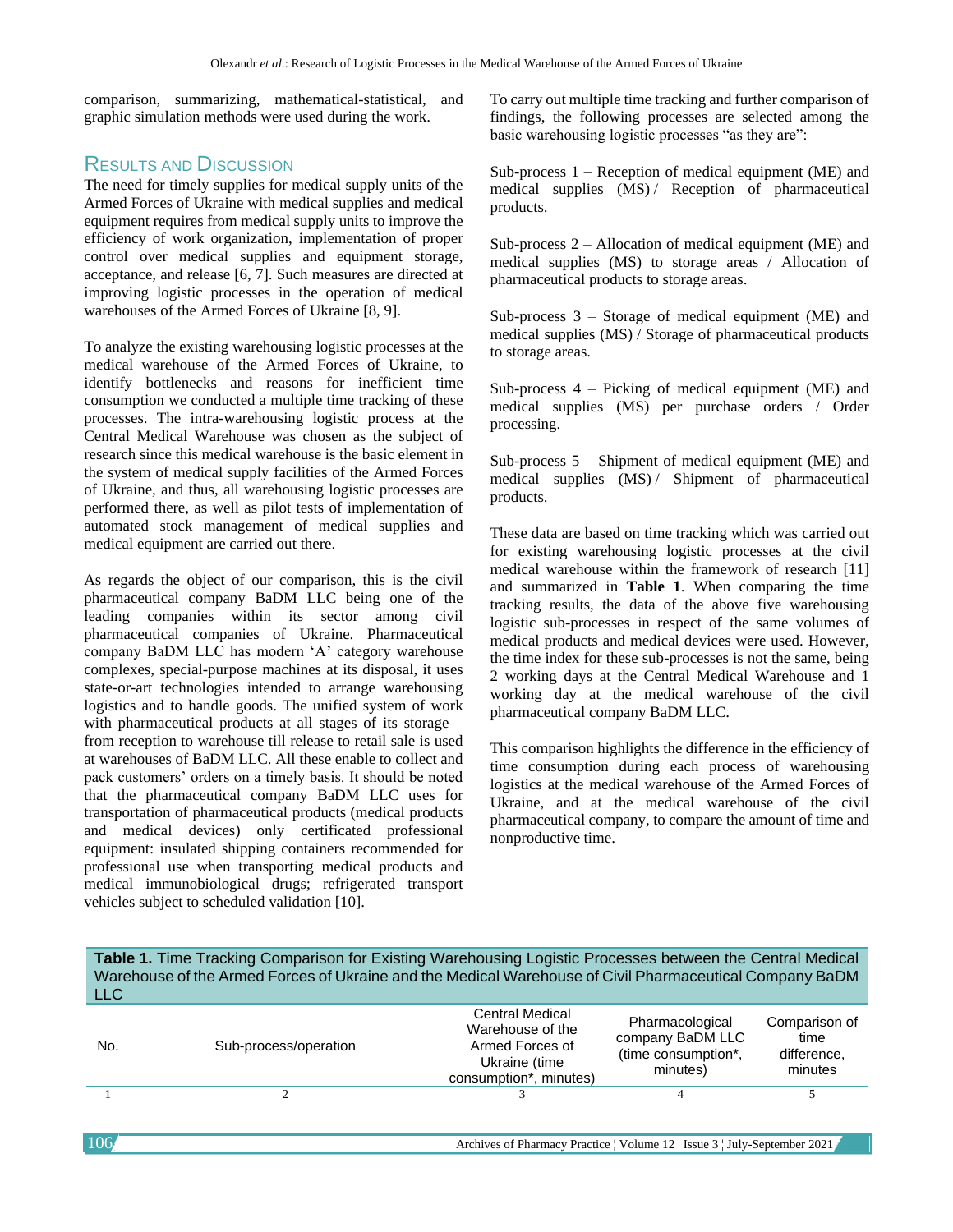1. Reception of medical equipment and medical supplies / Reception of pharmaceutical products 1.1 Unloading of transport vehicles / Unloading of transport vehicles  $\frac{30}{4} + 30$ 1.2 Visual control of goods / Visual control of goods 20 10 + 10 1.3 Primary acceptance on quantity / Primary acceptance on quantity  $\frac{1}{20}$  20 20 0<br>quantity 1.4 Allocation of goods to reception area / Allocation of goods to the reception area  $\lambda$  Allocation of goods  $20$  20  $20$  0 1.5 Acceptance on quantity / Acceptance on quantity 40 60 – 20 1.6 Acceptance on quality / Acceptance on quality 60 60 60 0 0 0 0  $\sigma$ 1.7 Documentation of goods and entry to records / Picking up pharmaceutical products on the stock record  $50$   $50$   $20$   $+30$  $Total$  270 220  $+50$ 2. Allocation of medical equipment and medical supplies to storage areas / Allocation of pharmaceutical products for to storage areas 2.1 Preparation of depots for storage / Preparation of  $\mu$ aration of depots for storage  $\mu$  + 10  $\mu$  arehouses for medical products storage  $\mu$  10  $\mu$  20  $\mu$  + 10 2.2 Allocation of medical equipment and medical supplies to storage areas / Allocation of medical products to storage areas  $30 \t 20 \t -10$ 2.3 Handling of medical equipment and medical supplies in storage areas / Handling of medical products in storage areas 60  $30 + 30$ Total  $100$   $70$   $+30$ 3. Storage of medical supplies and medical equipment / Storage of pharmaceutical products 3.1 Microclimate control / Microclimate control 10 10 10 0 0 3.2 Stocks control / Stocks control 40 40 30 + 10

| Table 1. (continued)                                                                                                                                                                                                                                       |                                                                                                                         |     |                |          |  |  |  |
|------------------------------------------------------------------------------------------------------------------------------------------------------------------------------------------------------------------------------------------------------------|-------------------------------------------------------------------------------------------------------------------------|-----|----------------|----------|--|--|--|
| 1                                                                                                                                                                                                                                                          | $\overline{2}$                                                                                                          | 3   | $\overline{4}$ | 5        |  |  |  |
| 3.3                                                                                                                                                                                                                                                        | Preservation and re-preservation of medical supplies and medical equipment / -                                          | 60  |                | $+60$    |  |  |  |
| 3.4                                                                                                                                                                                                                                                        | Control over depot fire safety condition / -                                                                            | 60  |                | $+60$    |  |  |  |
| 3.5                                                                                                                                                                                                                                                        | Control over depot technical condition / -                                                                              | 30  |                | $+30$    |  |  |  |
|                                                                                                                                                                                                                                                            | Total                                                                                                                   | 200 | 40             | $+160$   |  |  |  |
|                                                                                                                                                                                                                                                            | 4. Picking of medical equipment and medical supplies per purchase orders / Order processing                             |     |                |          |  |  |  |
| 4.1                                                                                                                                                                                                                                                        | Taking medical equipment and medical supplies from storage areas / Taking pharmaceutical products<br>from storage areas | 45  | 45             | $\theta$ |  |  |  |
| 4.2                                                                                                                                                                                                                                                        | Transfer to the picking station / Transportation to the picking area                                                    | 45  | 10             | $+35$    |  |  |  |
| 4.3                                                                                                                                                                                                                                                        | Picking of medical equipment and medical supplies / Picking of orders                                                   | 40  | 40             | $\theta$ |  |  |  |
| 4.4                                                                                                                                                                                                                                                        | Packaging of medical equipment and medical supplies / Packaging of orders                                               | 30  | 25             | $+5$     |  |  |  |
| 4.5                                                                                                                                                                                                                                                        | Documents execution /-                                                                                                  | 25  | 15             | $+10$    |  |  |  |
|                                                                                                                                                                                                                                                            | Total                                                                                                                   | 185 | 135            | $+50$    |  |  |  |
|                                                                                                                                                                                                                                                            | 5. Shipment of medical equipment and medical supplies / Shipment of pharmaceutical products                             |     |                |          |  |  |  |
| 5.1                                                                                                                                                                                                                                                        | Transfer of cargo units to the dispatch area / Transfer of the packed orders to the dispatch area                       | 60  | 10             | $+50$    |  |  |  |
| 5.2                                                                                                                                                                                                                                                        | Allocation in the dispatch area / Allocation in the dispatch area                                                       | 20  | 10             | $+10$    |  |  |  |
| 5.3                                                                                                                                                                                                                                                        | Documentation / -                                                                                                       | 30  | 15             | $+15$    |  |  |  |
| 5.4                                                                                                                                                                                                                                                        | Loading to transport vehicles / Loading to transport vehicles                                                           | 55  | 30             | $+25$    |  |  |  |
|                                                                                                                                                                                                                                                            | Total                                                                                                                   | 165 | 65             | $+100$   |  |  |  |
| The total duration of the warehousing logistic process cycle at the Central Medical warehouse of the Armed Forces<br>of Ukraine / Total duration of the warehousing logistic process cycle at the medical warehouse of the civil<br>pharmaceutical company |                                                                                                                         |     | 530            | $+390$   |  |  |  |

\* – time for operation performance is averaged and calculated considering successive operations performed during the process within one cycle.

Archives of Pharmacy Practice ¦ Volume 12 ¦ Issue 3 ¦ July-September 2021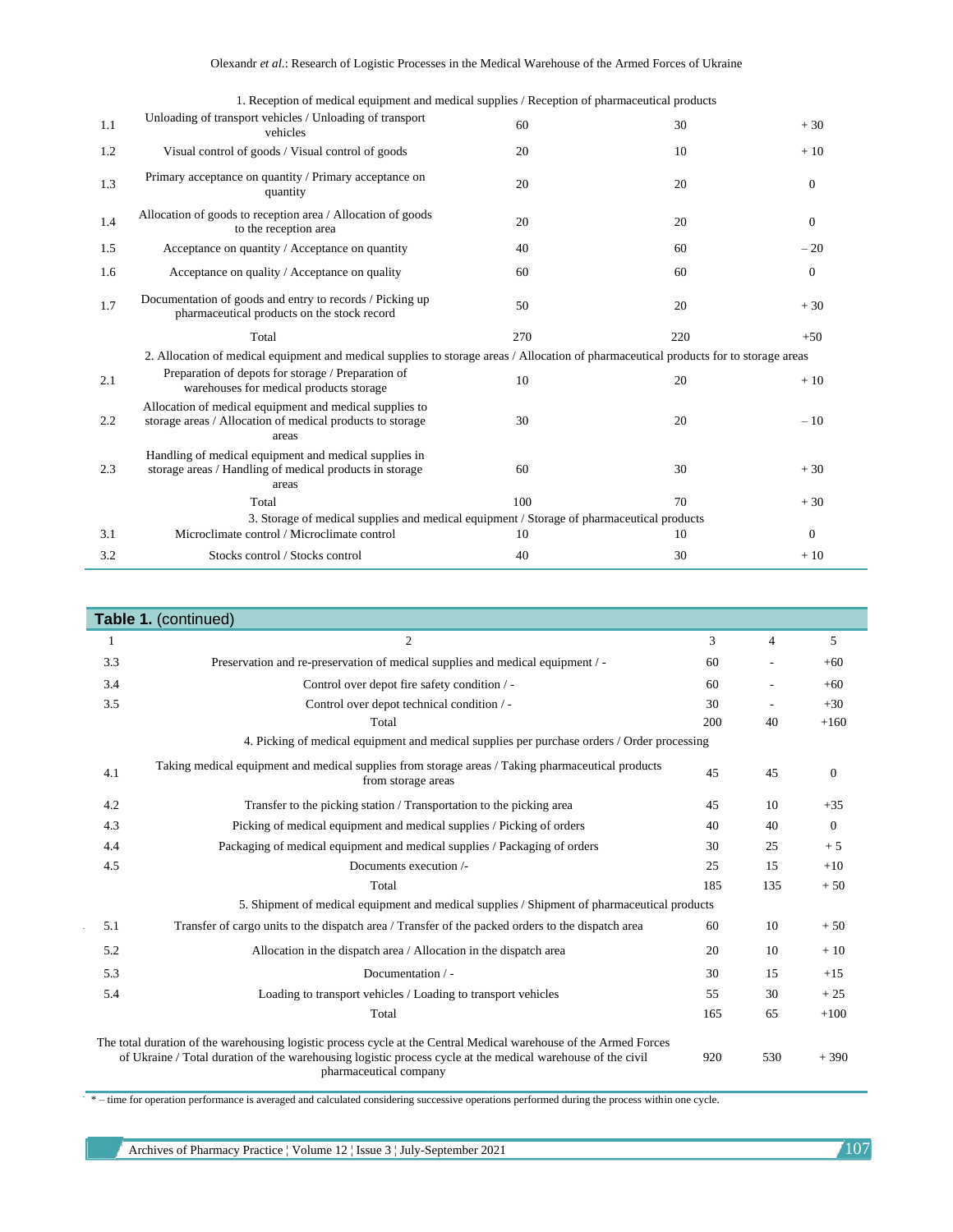It should be noted that despite the average results of the evaluation of the warehousing logistic processes subject to research at the medical warehouse of the Armed Forces of Ukraine as to the time criteria, nonproductive time is quite significant making 47 % of the rest of processes and subprocesses performed during the intra-warehousing logistic process.

In the course of further research and analysis it was established that the most nonproductive time and expenditure of human physical labor are occurred in all warehousing logistic processes at the medical warehouse of the Armed Forces of Ukraine subject of research, namely: during operations directly related to mechanical means and storage of medical equipment and medical supplies: unloading of transport vehicles, movement of medical equipment and medical supplies to storage areas, transfer to the picking station, transfer of cargo units to the dispatch area, loading to transport vehicles, allocation of medical equipment and medical supplies to storage areas, storage of medical equipment and medical supplies.

The analysis shows that the work with the use of mechanical means and supplies storage takes a big percentage in logistic process at the medical warehouse of the Armed Forces of Ukraine. This influences efficiency, but, on the other hand, this is a point where nonproductive time may be reduced and human labor resources may be rationalized, which will have a generally positive impact on the warehousing logistic process as a whole.

It was established by comparative analysis of the summarized time tracking data for existing warehousing logistic processes at the Central Medical Warehouse of the Armed Forces of Ukraine and medical warehouse of pharmaceutical company BaDM LLC that nonproductive time for similar subprocesses and warehouse operations at the warehouse of BaDM LLC is significantly less. It stems from the fact that civil pharmaceutical warehouses use contemporary means of mechanization and storage of pharmaceutical products, in particular, handling equipment.

The differences in total time spent for similar processes, that are performed and registered in minutes at both sites compared, are shown in **Figure 1**.



**Figure 1.** Comparative diagram of total time spent for similar sub-processes of both objects of research – Central Medical Warehouse of the Armed Forces of Ukraine and medical warehouse of pharmaceutical company BaDM LLC

Thus, time consumption is identified for document review & approval and waiting time, nonproductive time related to unloading, intra-warehouse transfer of medical supplies and medical equipment, and shipping with the outdated equipment, storage facilities, and handling equipment used in medical supply facilities of the Armed Forces of Ukraine. In addition, research evidence that both nonproductive time and expenditure of human physical labor at the medical warehouse of the Armed Forces of Ukraine are observed in logistic sub-process related to storage of medical equipment and medical supplies.

In particular, attention should be paid to control over fire safety conditions of depots and control over depot technical